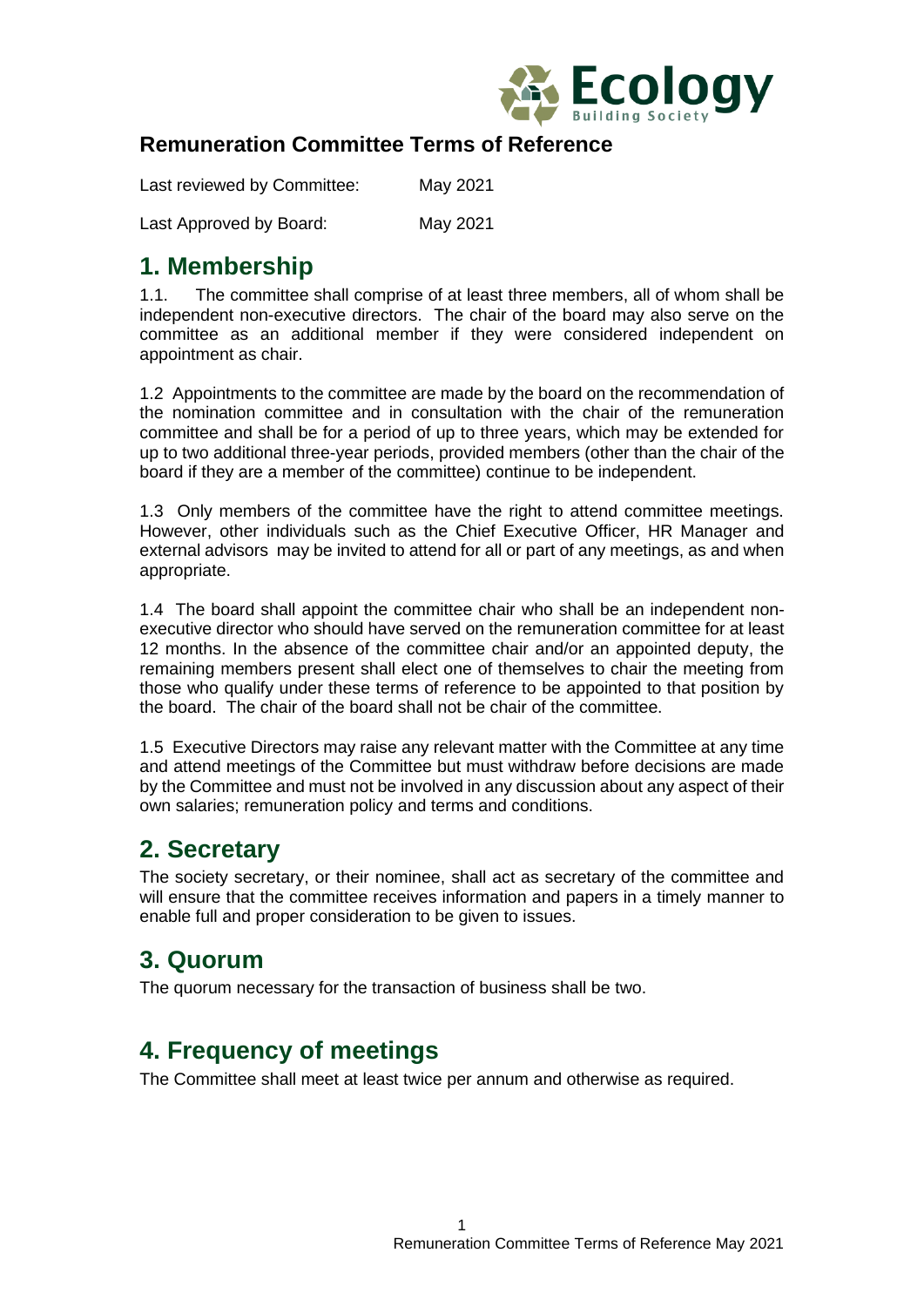

# **5. Notice of meetings**

5.1 Meetings of the committee shall be called by the secretary of the committee at the request of the committee chair or any of its members.

5.2 Unless otherwise agreed, notice of each meeting confirming the venue, time, and date, together with an agenda of items to be discussed, shall be forwarded to each member of the committee and any other person required to attend no later than 5 working days before the date of the meeting. Unless otherwise agreed, supporting papers shall be sent to committee members and to other attendees, as appropriate, at the same time.

### **6. Minutes of meetings**

6.1 The secretary shall minute the proceedings and decisions of all committee meetings, including recording the names of those present and in attendance.

6.2 Draft minutes of committee meetings shall be circulated to all members of the committee. Once approved, minutes should be made available to all other members of the board and the company secretary unless, exceptionally, it would be inappropriate to do so.

# **7. Engagement with stakeholders**

7.1 The committee chair should attend the annual general meeting to answer any member questions on the committee's activities. In addition, the committee chair should seek engagement with members on significant matters related to the committee's areas of responsibility where appropriate to do so.

# **8. Duties**

8.1 The Committee shall:

- Have responsibility, together with the Society's Board, for ensuring that the Society's Remuneration Policy complies with the FCA's Remuneration Code and the Remuneration part of the PRA Rulebook together with any other relevant guidance.
- Review workforce remuneration and related policies.
- Review, challenge and if thought fit, approve the design of, and determine targets for, any performance related pay schemes operated by the Society and approve the annual payments made under such schemes.
- Review, recommend, or otherwise, the cost of the overall annual pay settlement to the board.
- Ensure that contractual terms on termination, and any payments made, are fair to the individual, and the Society, that failure is not rewarded, and that account is taken of any duty to mitigate loss.
- Oversee any major changes in employee benefit structures throughout the Society.
- Ensure that the remuneration policies, principles, and practices are appropriate to enable the business to attract, retain and reward people with the right skills, experience, knowledge, and behaviours to support achievement of business goals and objectives.
- Ensure that the remuneration arrangements support and encourage desired behaviours and culture.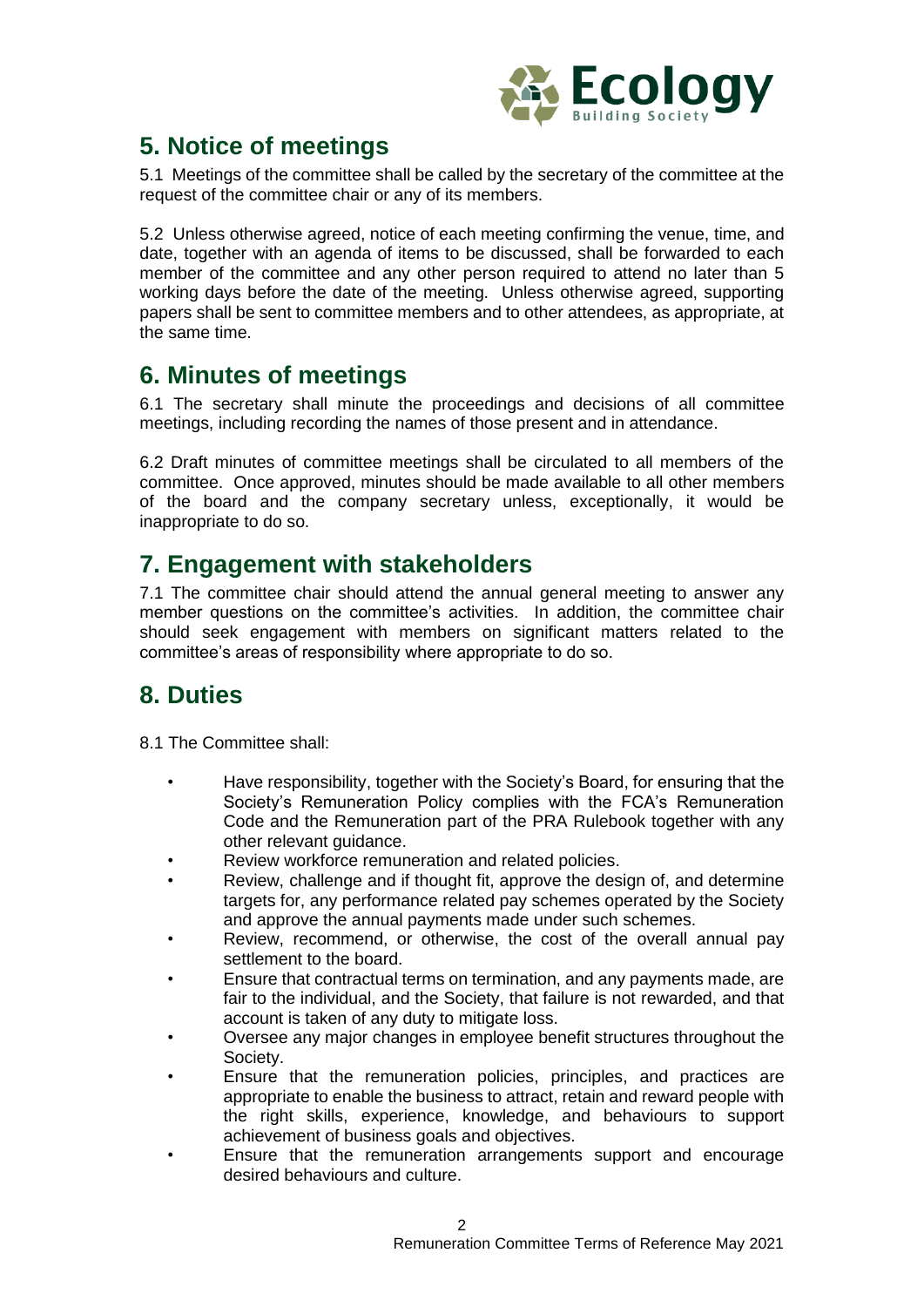

- In determining remuneration policy, consider all factors which it deems necessary including relevant legal and regulatory requirements. The objective of such policy shall be to attract, retain and motivate executive management of the quality required to run the society successfully without paying more than is necessary, having regard to views of members and other stakeholders.
- Consider the long-term interests of members and other Stakeholders in the Society.

8.2 No director or senior manager shall be involved in any decisions as to their own remuneration outcome.

8.3 Regarding actual levels of remuneration, the role of the Committee is to:

- Propose the remuneration of Executive Directors after due consideration of appropriate benchmarks and other relevant factors.
- Review, challenge and agree proposals from the Executive on the remuneration of those other members of the Senior Management / Executive as specified by the whole Board, specifically including the managers in compliance and risk management.
- Receive recommendations from the Executive on remuneration of the Non-Executive Directors.

8.4 Decisions on grading and individual salaries remain the preserve of the Executive Directors (with input from the Senior Management / Executive as appropriate) whilst subject to the overall budget set in the financial forecasts approved by the Board.

### **9. Reporting responsibilities**

9.1 The committee chair shall report to the board after each meeting on the nature and content of its discussion, recommendations, and action to be taken.

9.2 The committee shall make whatever recommendations to the board it deems appropriate on any area within its remit where action or improvement is needed, and adequate time should be made available for board discussion when necessary.

9.3 The committee shall provide a description of its work in the annual report.

9.4 The committee shall ensure that provisions regarding disclosure of information as set out in relevant regulation are fulfilled, and that a report on the directors' remuneration policy and practices is included in the Society's annual report and put to members for approval at the AGM.

9.5 If the committee has appointed remuneration consultants, the consultant should be identified in the annual report alongside a statement about any other connection it has with the Society or individual directors.

9.6 The committee shall receive reports on the following:

- Actual and proposed salaries; remuneration policy and terms & conditions for Senior Management / Executives along with the cost of the annual pay settlement and performance related pay scheme are put forward by the Executive Directors.
- Proposed fee levels for Non-Executive Directors are put forward by the Society's Executive Directors.